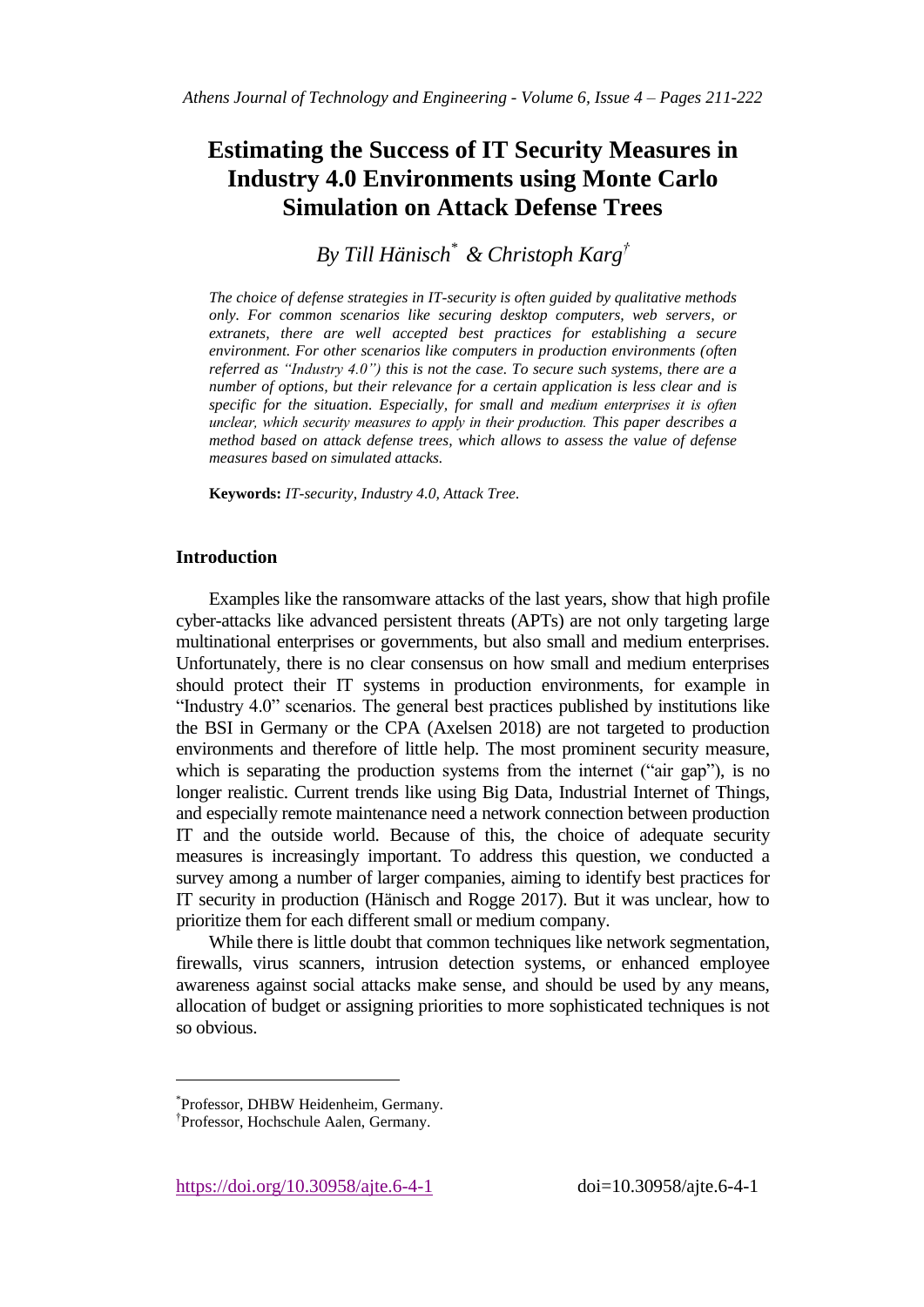To decide, if adding a certain countermeasure makes sense in a given environment, a tool is needed, which allows to answer the question "Does countermeasure X stop the threat Y?" To decide, if the countermeasures currently in use in a given environment make sense, the question "Which countermeasure stops which threats?" also has to be addressed.

Attack Defense Trees (ADT) are a well-established way to structure the complex interdependencies of threat steps and countermeasures (Roy et al. 2010). But since there are many possible paths through the Attack Defense Tree, the questions given above can't be answered directly. A Monte Carlo simulation is used: a (large) number of attacks is simulated as a random walk through the tree. By counting, which countermeasure stops which attack, the above questions can be answered.

One problem remains: For every node in the ATD, the success probability has to be defined. Since there are many nodes, it is too much effort to build a new individual tree for every environment; for example a new tree for every company. If a common standardized tree is used, it has to be defined without knowing the details of the actual (difficulty of the) attack: standard attack trees neither compensate for local specialties of the target, like the awareness level of employees, the degree of standardization or the response times of a CERT team, nor do they incorporate knowledge about the attacker. While the latter is hard to specify (usually you don't know the attacker in advance) it might be possible to define attacker groups by giving an upper limit of the knowledge (or for example the resources available) of an attacker.

The contribution of this paper is the definition of a method that allows specifying the assumptions about the success probabilities of an attack given a set of countermeasures in a way that is accessible to humans and allows adapting to a certain situation. The most important adaption is the analysis of a specific company without having to build a new tree. Intuition needed for finding the relevant defense measures can be replaced by interviews; selection of relevant attacks can be based on published data and/or attack trees and might be extended by case specific expertise. With the described method, the specification of success probabilities is simplified by splitting the probabilities in two parts; one that is common to all scenarios and can be reused, and a second, which might be different for each company.

In summary: This paper describes a method based on attack defense trees which allows to assess the value of defense measures based on simulated attacks. The goal is not to provide an automatic strategy generator or tool selector, but to make the importance of specific measures transparent and help guide decisions by supporting human security specialists.

#### **Related Work**

While attack trees are normally used to find out which way an attacker will choose, we assume that we already know about the possible threats, but want to find the best measures to stop them.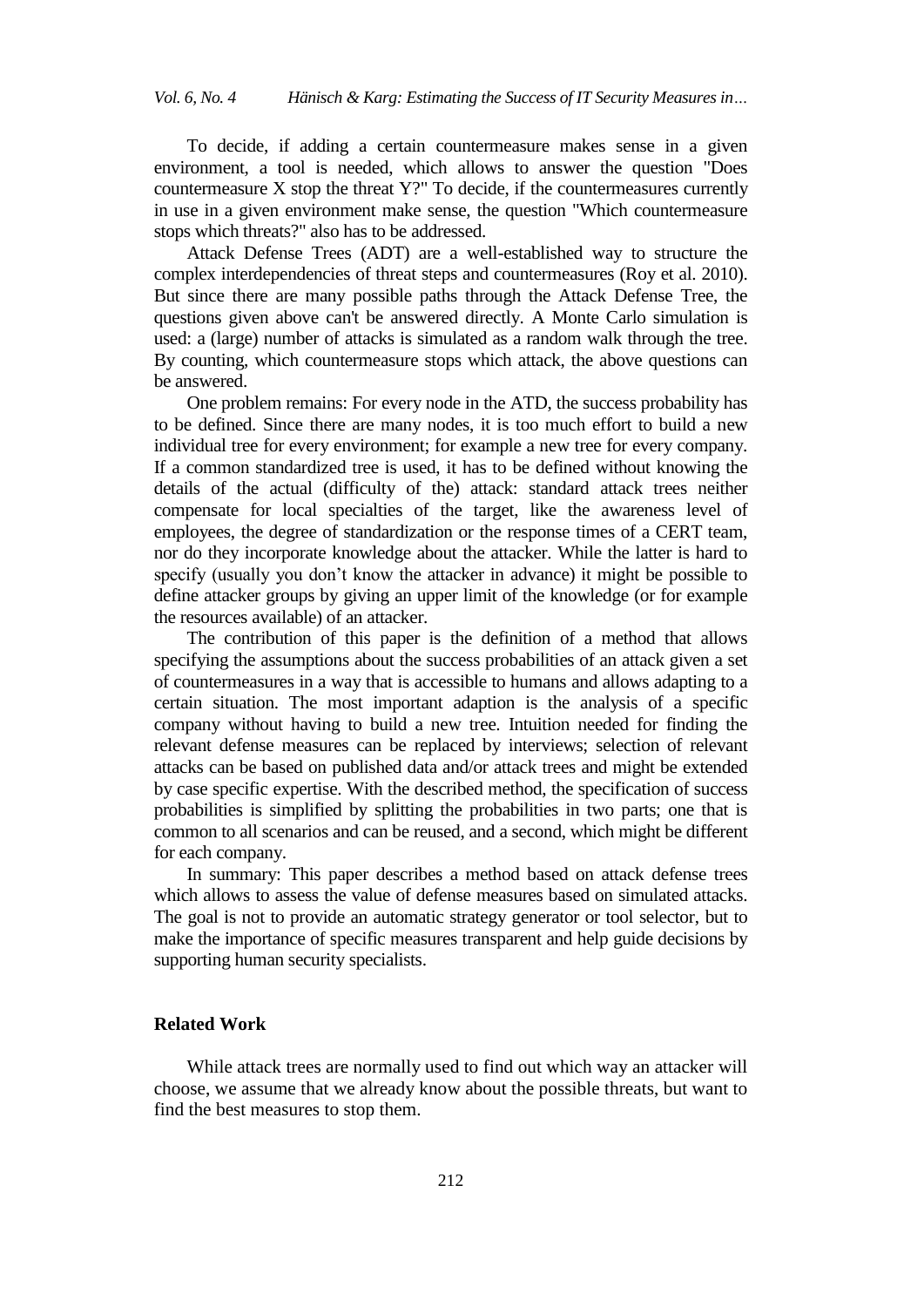One problem<sup>1</sup> of prioritizing countermeasures is to assess the probability of a successful attack, without the countermeasure in question. Because intuition is a questionable way of computing probabilities of rare events (Taleb 2007), a quantitative approach is advantageous. Methods for calculating probabilities of success for an attack are quite old: Attack trees were developed in the sixties (Ericson 1999), and have been used in IT security for more than twenty years (Amoroso 1994, Schneier 2000).

Roy et al. (2010) propose an extension of Attack-Defense-Trees called Attack-Countermeasure-Trees, which includes defense nodes at any level in the tree. Our formalism could be applied to this type of tree too, but we put our focus on trees as simple as possible to keep the effort of adaption to a special case like a company as low as possible. They also use ROI-type calculations to find an optimal set of countermeasures. While cost is a well-accepted way of measuring the value of things, real costs are often not that easy to define for all events. To do that, it is necessary to rely on assumptions about possible threats, possible attackers, and their motivation and the effectiveness of the defense measures deployed. While assumptions are certainly necessary to a certain extent, one has to be aware that assumptions are no facts, and have to be treated accordingly. In our opinion, a good method is one that needs as few assumptions as possible.

Probabilities, required in many methods, especially in attack trees, can either be based on the past (that means counting), or on assumptions. Extrapolating the past into the future is risky, especially with rare events and impossible for events never seen before (Taleb 2007). Guessing probabilities is hard too, especially for the same kind of events as above: while humans have a good intuitive understanding of the probability of common events, the human brain is particularly bad assessing rare events. That makes sense from an evolutionary point of view, but is very bad for IT-security, where especially the rare and/or new attacks might be very dangerous in terms of damage. It is necessary to use a method for specifying the possible damage in a way that is accessible to humans.

There are attempts to generate Attack Trees automatically, see for example (Paul 2014). But these are not adapted to a specific environment, company specific aspects like the awareness of employees are not considered.

Attacks can be modeled in other forms like UML diagrams, which allow to model not only a static state space but can also show dynamic interactions, which are especially useful to analyze the behaviour in case of failed defense measures. But, the complexity of these models limits their use to general cases where their use is to understand general attack and defense mechanisms and not to analyze a specific environment for example a company (Löhner 2018).

The separation of the probability in two parameters can be used for other purposes, like (Fen et al. 2012) proposing a two part definition of the possibility of an attack using a difficulty of an attack and the attack detection possibility to define the success probability but doesn't use the difficulty parameter to adapt to

 $\overline{a}$ 

<sup>&</sup>lt;sup>1</sup>The one investigated in this paper. There are more, like estimating the damage of a successful attack.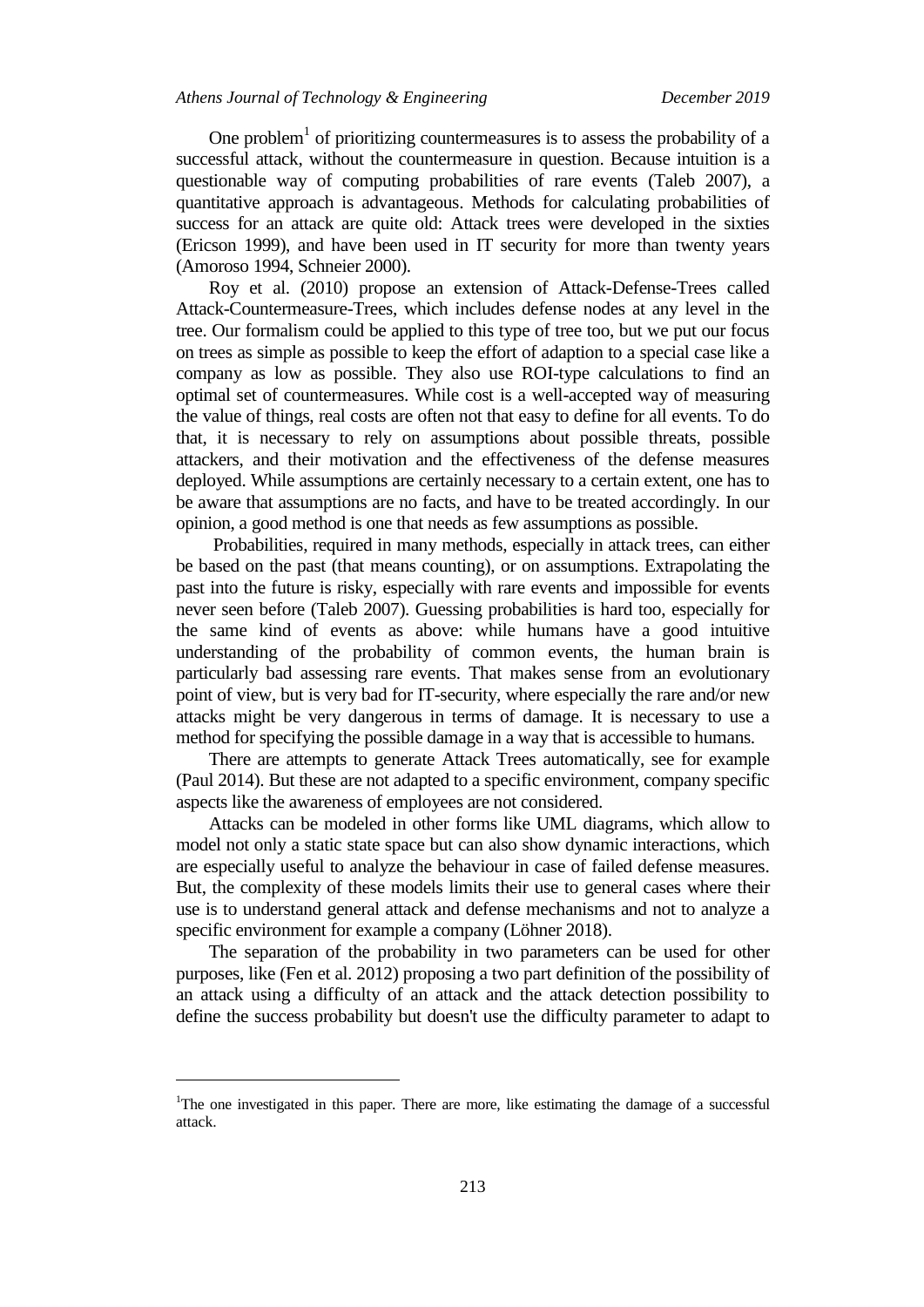special situations but to select the path an attacker chooses to select the attack steps using multi-attribute utility theory.

A common approach in IT security management is the assessment of risk by qualitative means. For example, the OWASP risk rating methodology (OWASP 2019) assesses the risk of a threat by correlating its likelihood and its impact. Both the likelihood and the impact of the threat are rated with the value LOW, MEDIUM, or HIGH, respectively. The likelihood rating is derived by analyzing factors of the threat agent such as his or her skill level and motive and analyzing factors of the vulnerability such as the ease of its discoverability and the ease of its exploitation. Factors relevant for the assessment of the impact are technical impacts such as the loss of availability or confidentiality and business impacts such as financial damage or non-compliance. Depending on the rating of the likelihood and the impact, the overall risk severity of the threat is rated with None, Low, Medium, High, or Critical, respectively.

Another popular framework is the Common Vulnerability Scoring Framework (CVSS) (FIRST 2019). The goal of CVSS is the communication of characteristics and severity of software vulnerabilities. Similarly to the OWASP approach, CVSS rates a vulnerability with the value None, Low, Medium, High or Critical, respectively. The rating is derived by assessing the vulnerability with three metric groups. The Base metrics group addresses intrinsic properties of the vulnerability which do not change over time and are not dependent on the user's environment. Metrics of the group rate the exploitability of the vulnerability and the respective impact in terms of confidentiality, availability, and integrity. The Temporal metrics group considers aspects of the vulnerability which might change over time such as the existence of exploitation tools or security patches. The Environment metrics group allows the customization of the score with respect to the requirements of a particular company or organization. While the assessment of the base group is mandatory to determine the vulnerability's score, the assessment of the temporal and environment is optional. An advantage of CVSS over other risk assessment frameworks is the world wide support by certs and organizations. For example, the U.S. National Institute of Standards and Technology runs the National Vulnerability Database<sup>2</sup> which provides a comprehensive and up-to-date list of vulnerabilities with CVSS scores.

## **Methodology**

 $\overline{a}$ 

ADTs are an extension of attack trees, which include countermeasures as leaf nodes (Kordy et al. 2014). While these trees and especially their evaluation can be made complex, see for example (Bistarelli 2007), a very simple version is used in our proposed method.

 $2$ Website: https://nvd.nist.gov.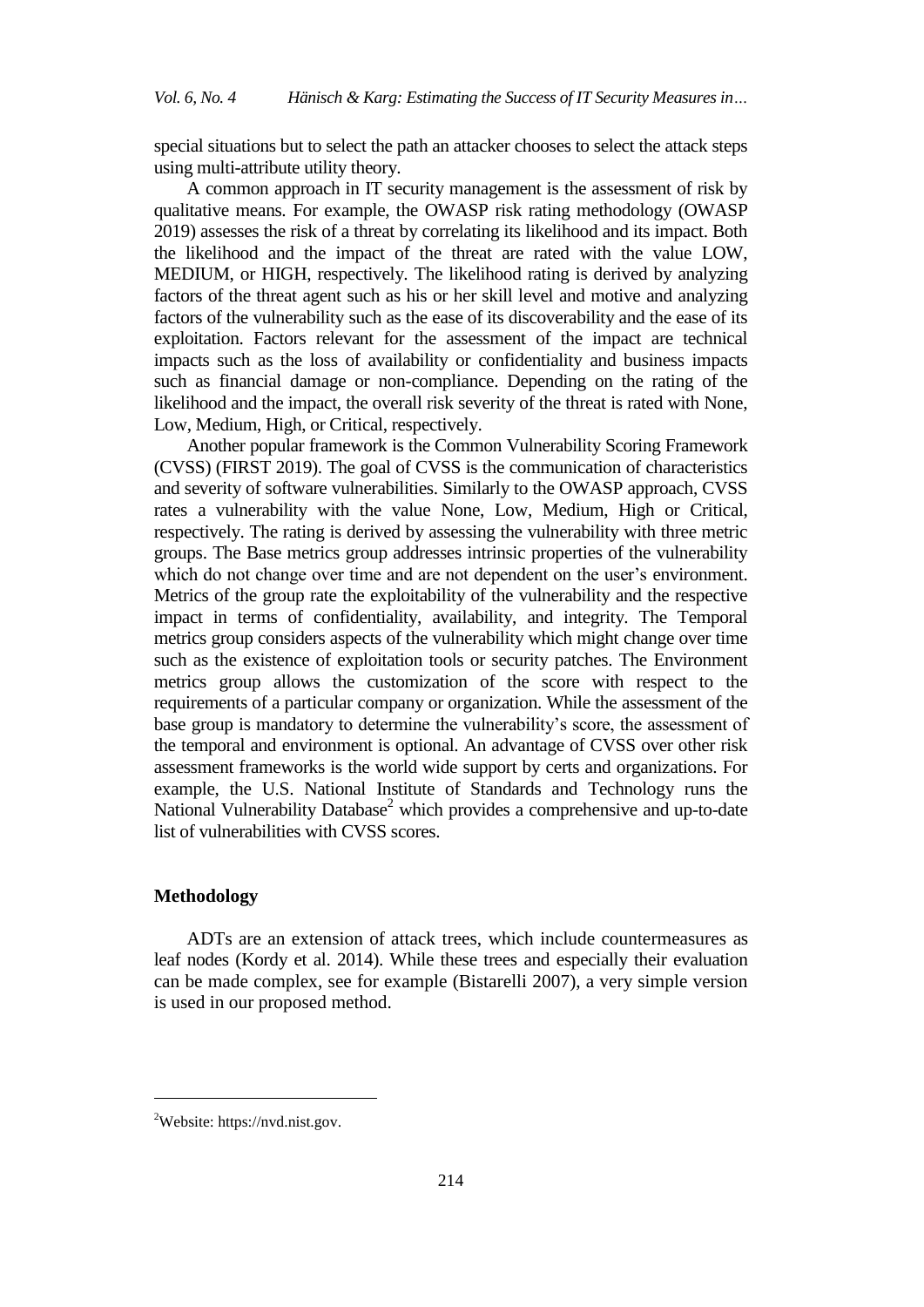*Athens Journal of Technology & Engineering December 2019*

**Figure 1.** *a) Simple Attack Tree with Different Node Types. To Achieve the Goal (N0009) there are Three Alternatives (N0005, N0006, N0007) from which the Attacker might choose one. b) The Corresponding Attack Defense Tree Shows N0005 having one Countermeasure N0001 which might stop this Attack. N0006 Needs Two Measures N0002 and N0003 to be Successful to Stop the Attack*



Figure 1a shows a simple attack tree. The attack is modeled as a hierarchy of simpler steps. Threat nodes in Figure 1 may have groups of children (Roy et al. 2010) where either all have to be successful (Composition, AND), or where it is sufficient that one is successful (Alternative, OR). To keep the design of the tree simple, we do not use selections out of a group of events. If this way of modeling is needed, it can be converted into nested structures of AND and OR.

In addition to these combinations, we suggest a group of actions, which have to be successful in a given sequence (SAND); for an overview see (Kordy et al. 2015). This is interesting for example in cases, where security incidents can be detected in an early stage of an attack and, if detected, be used to prevent following steps to be successful. Using a sequence allows to clarify, which attack steps shall be blocked and which can be ignored due to blocking of measures in earlier steps. This does not change the overall probability of success, but is important information for the prioritization of defense measures.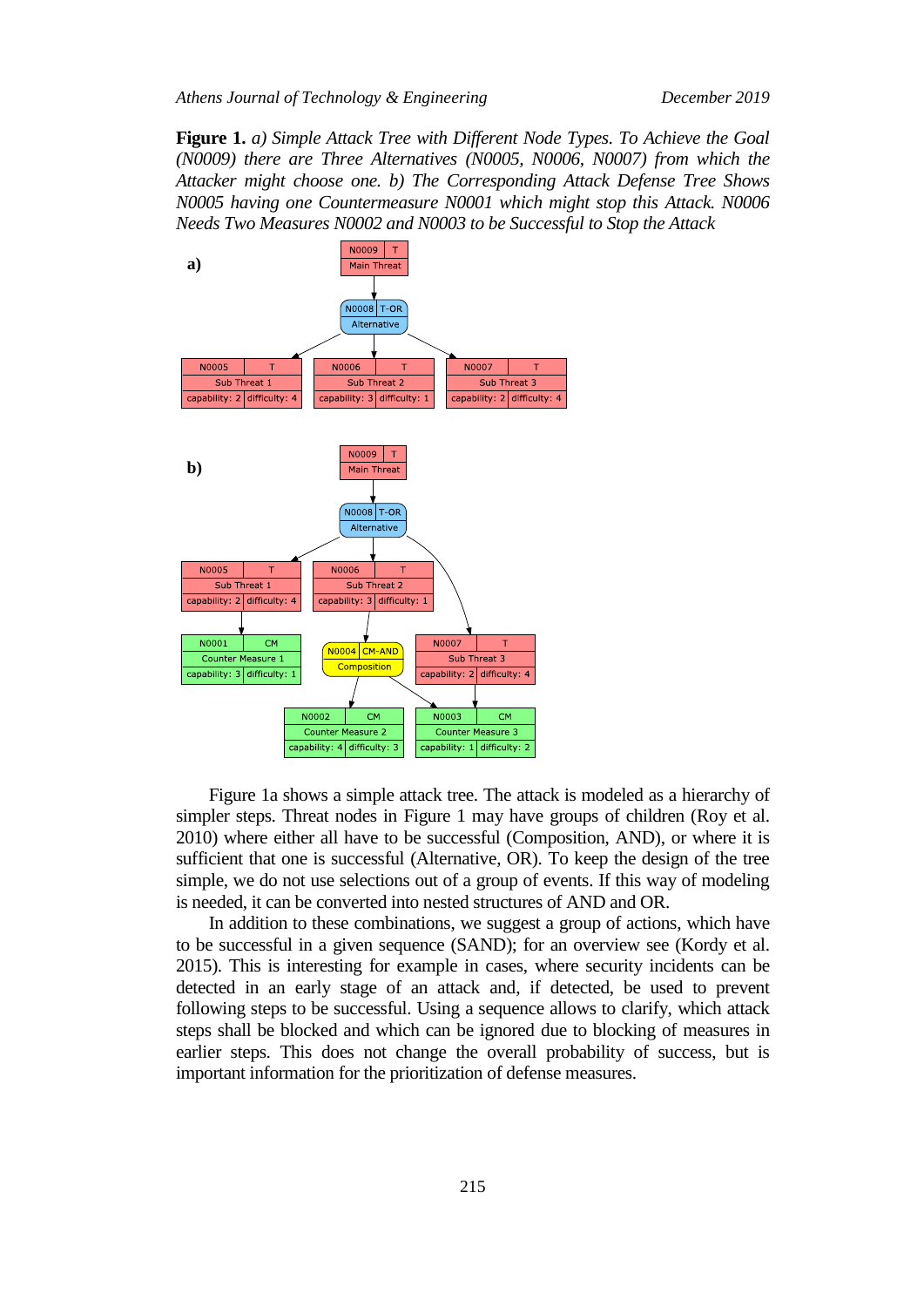*Vol. 6, No. 4 Hänisch & Karg: Estimating the Success of IT Security Measures in…*

A second use of a sequence is to make the intent of the modeler explicit, when in reality the order of steps is not arbitrary. Assume we want to model the following attack steps:

- 1. Spear phishing Office-IT
- 2. Put Drive-by Malware in place
- 3. Infect control panel app

 $\overline{a}$ 

In step 2, maybe an XSS attack of a trusted website could be used. When specifying the difficulty of this step, it will highly depend on the website, which has to be used. In general, it is not difficult to infect a random site with an XSS attack vector. But, if for example we want to attack an office application in the controlling department of a large company with good employee awareness, it will be very difficult to exploit one of the few websites, an employee will use during his work. Because of this, the actual difficulty for this attack step cannot be defined without knowing in which context (and the order of the steps is part of this context) the steps will be executed. But since the usefulness of this additional modeling tool has not been validated in our practical experiments, in this paper we will focus on the more common grouping methods of "AND" and "OR".

Figure 1b shows the same tree extended by countermeasures shown as green nodes. Countermeasures can also be modeled as subtrees containing logical groupings, exactly like attack steps.

The construction of trees can be based on real examples found in the wild, for example from interviews. The initial attack tree we used for our work was based on interviews with a number of companies about their defense measures used to secure their production sites (Hänisch and Rogge 2017). Additionally, it was used to understand implications on security architecture for industry appliances (Hänisch 2018).

The success probabilities of the individual nodes are defined by an empirical equation. The success probability of an attack step like "Use infected CD" to place malware is defined in terms of the capabilities the attacker must have and the actual difficulty of making the attack successful in a certain situation. Required capabilities in this example are "Be able to produce an innocent looking but interesting DVD" and "Physically put the disc to a place where it is taken and put into the machine to be attacked". Both of these are simple, if the attacker has physical access, and are pretty difficult, if not. How hard it is in a certain situation, e.g. for a certain company facility, to guess, what looks innocent and interesting to the people in the company to be attacked, and to get physical access to a relevant place depends heavily on the company<sup>3</sup>. That means, the capability level is at least in a first approximation common to all targets but the difficulty is different for every situation. That means, the capability part has to be defined only once, while the difficulty part must be defined specifically for every situation.

<sup>3</sup>And maybe on the type of attacker, like insider, motivated kid or member of an intelligence agency.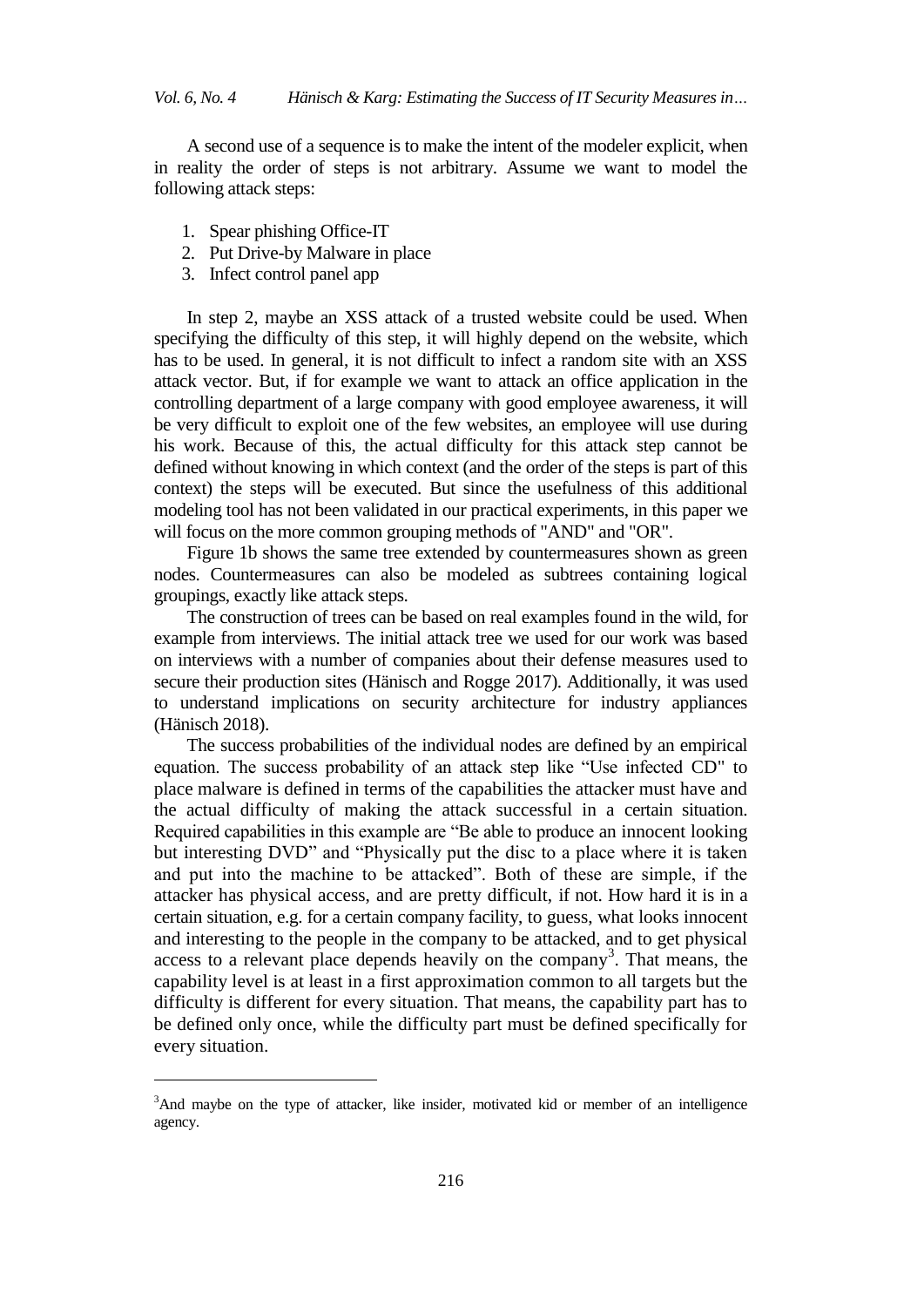*Athens Journal of Technology & Engineering December 2019*

**Figure 2.** *Part of a larger Attack Defense Tree. To Attack a Computer without going over the Network, an Infected CD or an Infected USB Stick could be used. The Attack via the CD could be prevented by Removing the Drive, the Attack via USB by Disabling All (Accessible) USB ports. The Success Probabilities of the Different Nodes are given by their Respective Capability and Difficulty Value. The Resulting Success Probability is shown in the Top Right Corner of Each Node*



The probability of success for an attack step is therefore separated in two parameters

 $p = p(c, d)$ 

If c and d are assumed to be independent sub-probabilities, p is the product of both, so our implementation uses

 $p = 1 - c * d$ 

 $\overline{a}$ 

as a starting point. This can be modified by a frequency component providing (empirical) information about how "popular" this attack (step) is:

 $p = f * (1 - c * d)$ 

From an economic perspective it makes more sense to deploy measures, which help against common attacks, instead of rarely used ones. But, this might depend on the attacker. An intelligence agency with unlimited resources might choose a rare and complex way to attack a target hoping that no-one will focus on preventing rare attack vectors. In this paper, we will only discuss the simple form with  $f \equiv 1$ .

Since we need probabilities and it is difficult to select values, especially for very rare and very common cases, we use a scale from 1 to 6, borrowing and simplifying<sup>4</sup> ideas from the OWASP risk rating model (OWASP).

<sup>4</sup> From OWASP Threat Agent Forces we borrow "Skill Level" and "Opportunity" as somewhat similar to our "capability" and "difficulty". Instead of the OWASP likelihood level scale with three groups of three, we use 3 groups of 2, in total 6 levels.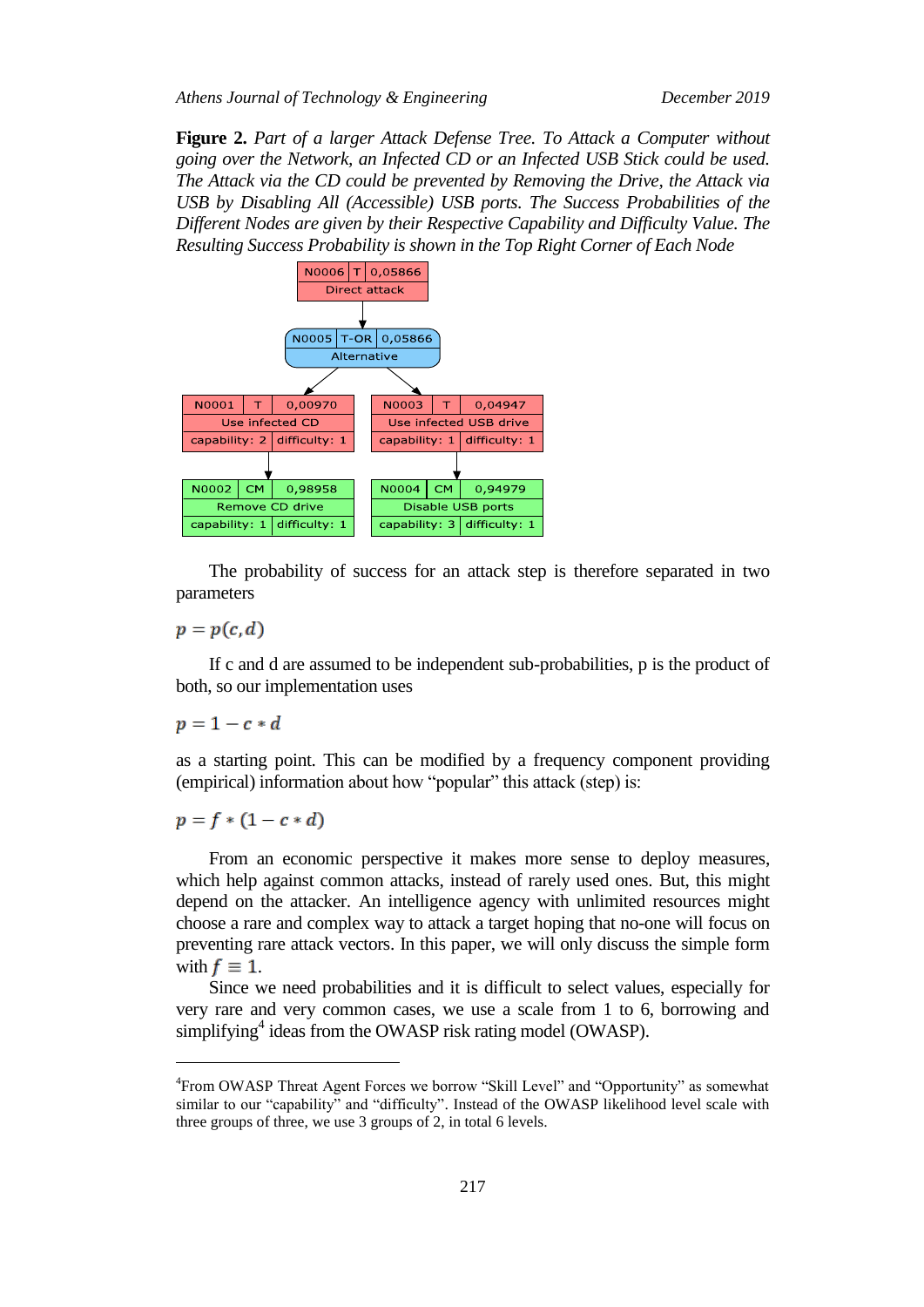| Scale | Definition                                                       | Probability |
|-------|------------------------------------------------------------------|-------------|
| value |                                                                  | value       |
|       | very low/very easy (e.g. everyone)                               | 0.1         |
| 2     | low/easy (e.g. some skills required/some problems)               | 0.3         |
| 3     | middle (well, middle)                                            | 0.5         |
|       | high (e.g. expert level)                                         | 0.8         |
|       | very high/very difficult (e.g. highly motivated hacker/criminal) | 0.9         |
| 6     | extremly high/extremly difficult (e.g. government agency level)  | 0.99        |

**Table 1.** *Definition of Probability Scale Values. The Same Values are used for Attacks and Countermeasures*

To rank the measures, a Monte Carlo simulation is applied. This is a random walk over the state space of the tree: We walk down the tree till we are at the leaf. While going back, we check how things work: if a measure catches, the attack has failed. If the measure succeeds this is logged. If the measure succeeds, the threats on the way back have failed as a consequence.

If the measure has not succeeded (or we have no measure), we make random attempts with the threats on our way up. If for example in Figure 1b "countermeasure 1" fails, we try, if "Sub Threat 1" is successful.

If a threat fails, everything up to the next "OR" on our way back has also failed. The probability for choosing an (OR) alternative is weighted by the required capability. As a first approximation we chose the associated probabilities from the Capability - Probability table defined above (see Table 1). Then we shuffle the alternatives to avoid dependence on the (artificial) sequence of the definition. Then we add the probabilities of the alternatives for normalization. Next, we generate a random number and add up the probabilities until we reach this number. The corresponding alternative is the one we choose. This is basically a roulette wheel selection as used in genetic optimization; see for example (Lipowski and Lipowska 2012) or (Goldberg 1989). More details on the final implementation can be found in (Karg and Hänisch 2019).

This process is repeated a (large) number of times. Since we logged, which measures were successful in stopping an attack, we can sort the measures by this number. The ones which prevented many attacks are the more important ones. This is the central assumption in our model

## **Findings/Results**

 $\overline{a}$ 

To evaluate our method, we created an example tree, part of which is shown in the following Figure 3. The complete tree is available on github<sup>5</sup>, along with the source code. Other examples for the construction of Attack Defense Trees can be found in (Edge 2007).

<sup>5</sup> https://github.com/TillHaenisch/ATD.git.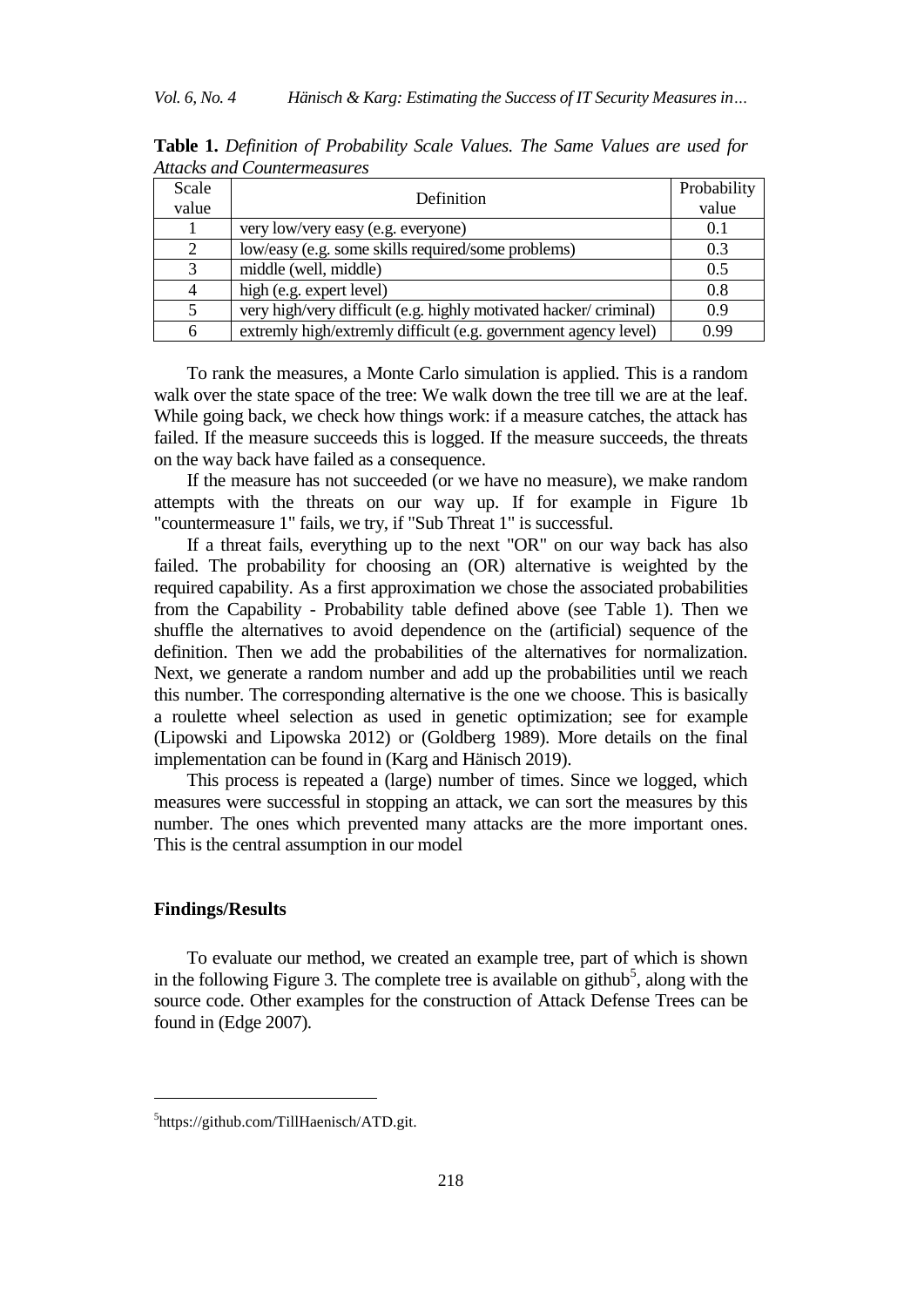**Figure 3.** *Part of the Example Tree, here Placing Malware. The Lower Graphic Shows the Complete Tree with the Rectangle Defining the Border of the Graphic Above*



The tree was constructed from interviews with a number of companies to find out about the countermeasures used in their production IT. These were matched with a model-threat that tries to compromise a machine in a production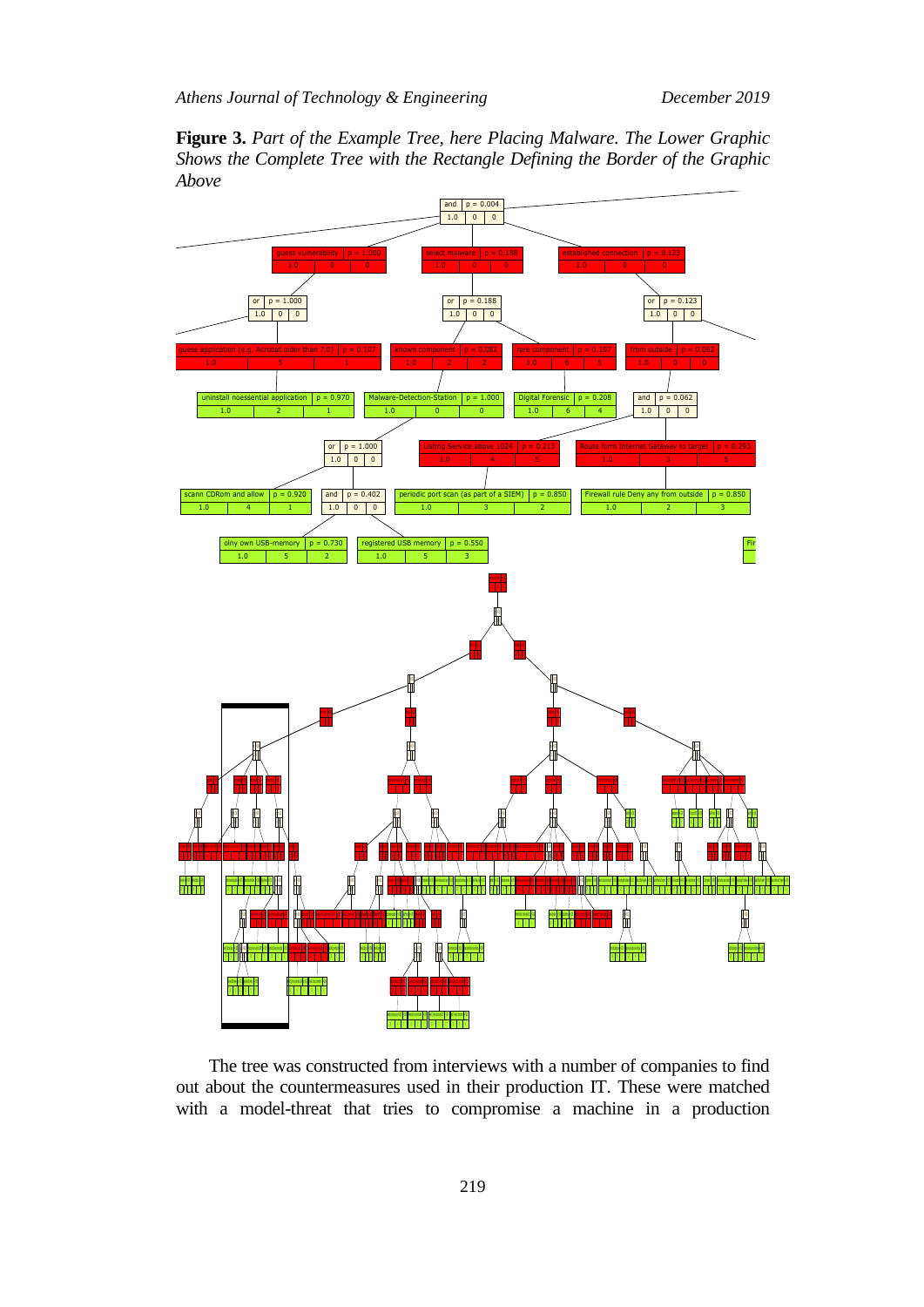environment. The respective success probabilities were assigned using the scheme described above. This tree consists of 70 attack steps and 54 countermeasures. Even for this limited attack scope, the tree is pretty big and hard to oversee and understand. In our experience, a much larger tree is not manageable. This makes the use of very general attack trees rather difficult to say the least.

To find out, if the results of the Monte-Carlo-Simulation of the attackdefense-mechanisms are consistent with real-life strategies from our interviews, we simulated 10.000 attacks and analyzed, which threat steps were successful, and which measures successfully caught attacks. Table 2 shows some of the results.

**Table 2.** *Simulation Results: The Most and Least Successful Countermeasures and Attack Steps; there are shown the Type of Node (Threat or Countermeasure), the Actual Countermeasure or Threat Step and the Number of Successful Events in the Simulation in Absolute Numbers for 10000 Simulated Attacks*

| $\rm ID$       | type of node | name                                       | # successful     |
|----------------|--------------|--------------------------------------------|------------------|
| $\mathbf{1}$   | measure      | spamfilter                                 | 1020             |
| $\overline{2}$ | measure      | increase employee awareness                | 970              |
| 3              | measure      | anti-malware-application                   | 501              |
| $\overline{4}$ | measure      | remove Device                              | 911              |
| 6              | measure      | uninstall nonessential application         | 374              |
| $\overline{7}$ | measure      | L2 segmentation                            | 366              |
| 8              | measure      | no default gateway configured              | 266              |
|                |              |                                            |                  |
| 48             | measure      | endpoint authentication via certificates   | $\overline{0}$   |
| 49             | measure      | End-to-End encryption                      | $\Omega$         |
| 50             | measure      | use cryptographic techniques               | $\theta$         |
|                |              |                                            |                  |
| $\mathbf{1}$   | threat       | identify IoT with autoupdate from internet | 1347             |
| $\overline{2}$ | threat       | poison DNS cache from target site          | 474              |
| 3              | threat       | rare component                             | 388              |
| $\overline{4}$ | threat       | MitM redirected router traffic             | 333              |
| 5              | threat       | identify Person with access to target      | 227              |
|                |              |                                            |                  |
| 32             | threat       | <b>USB</b> available                       | $\Omega$         |
| 55             | threat       | L3 routing                                 | $\theta$         |
| 57             | threat       | first target IoT device                    | $\overline{0}$   |
| 65             | threat       | place malware directly                     | $\boldsymbol{0}$ |

Since most of the attacks require the unintentional cooperation of a human, it is reasonable that a spam filter catches a large number of attacks by blocking the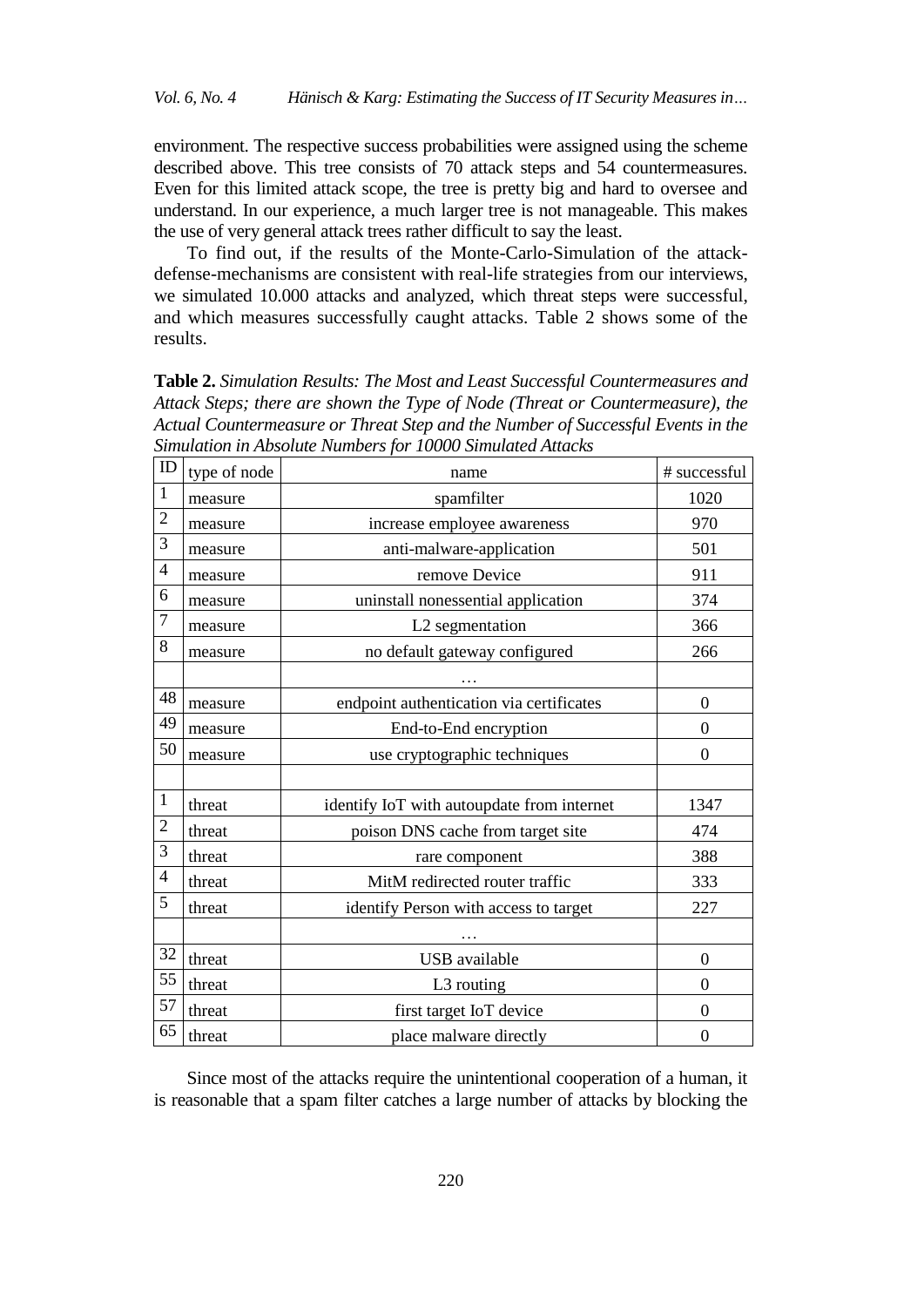required phishing mails. The same holds for increasing the awareness of employees.

Measures like "endpoint authentication via certificates" or "L2 segmentation" didn't stop a single attack in this experiment.

The intended use of the described method is to check, if certain measures might be superfluous, because other measures catch all relevant attack. In Table 2 for example, the measure "End-to-End encryption" does not catch a single attempt. Of course, that does not mean, that this measure is worthless, but only that other measures seem to be more important for the specific threat under consideration.

A second benefit is to check, if a measure considered to be implemented is useful. If it does not catch (many) attacks, it might be superfluous. These checks are not meant to be absolute in the way, that they are used to decide which measures should be implemented or not, but should be considered as indicators that further investigation is needed.

In addition, looking at the successful measures, we also log successful threats. Every successful threat step, meaning it is not blocked by a measure and was found to be successful in a random walk through our tree, is logged too. With this information we can again sort by this number to get an idea which ways into our system are easy to take. For example, the threat step "poison DNS cache from target site" shown in Table 2 was successful in a large number of cases. That does not necessarily mean, that this is a real problem, because the related problems might be caught by measures not modeled in the tree, but that has to be evaluated.

If it is a real problem, meaning this threat step is not caught by other measures, action is necessary. To reduce the success probability of a critical threat step, either additional measures can be deployed or the difficulty of the threat step can be increased by techniques not modeled in the tree.

## **Conclusions**

Based on interviews with companies, an attack defense tree for a machine in a production environment was built. The success probabilities for its threat steps and countermeasures were assigned according to the scheme described in the article at hand. The Monte Carlo simulation of the overall success probability of attacking a machine gives results for the effectiveness of common countermeasures, which are compatible with the best practices found in the interviews. It seems reasonable, that the described model for specifying probabilities can be used in practice to assess the effectiveness of countermeasures. The model described should be tested with a number of specific practical problems to identify possible issues.

#### **Acknowledgments**

Special thanks to Stephan Rogge from certerius for helpful discussions.